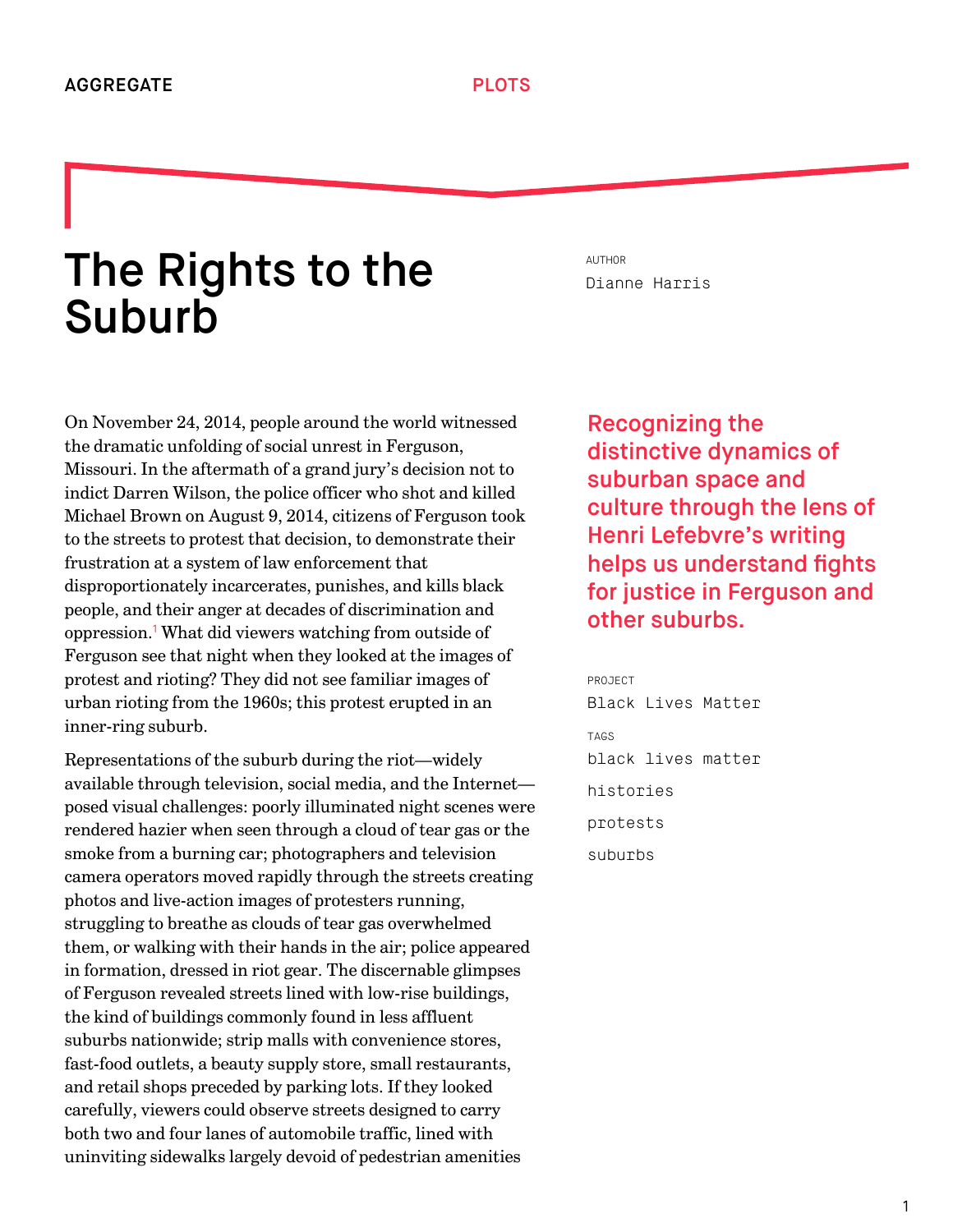such as canopy trees, benches, or aestheticizing vegetation; they could see a landscape designed for quick and efficient automobile movement; *they could see a community that was not primarily designed for the pedestrian or for public gathering, but that was suddenly filled with people taking over the streets*.

<span id="page-1-0"></span>How were the streets of Ferguson claimed that night? How is it possible to take back a suburb more generally? How, in particular, should we understand the intersection of form, space, and unrest in Ferguson?<sup>[2](#page-9-1)</sup> And what urban theories might we turn to in order to know the suburb as a site of protest? Given these shifting and multiple definitions of suburbia, and the complexities of a place like Ferguson and the events that unfolded there, we need a specific theoretical analytic that obtains for the U.S. suburb, especially as it relates to uprisings/unrest and the spaces of those communities that are outside the home itself. As we struggle to make sense of the nonsensical murder of Michael Brown, how are we to understand the impact of space in the violence that unfolded in that first-ring suburb located on the edge of St. Louis and the riots of November 24th? How might we understand the space of the suburban gated community in Sanford, Florida, where Trayvon Martin was shot and killed? The incidents in Ferguson are historically and socially complex, situated within the deep history of segregation, structural racism, and state-sanctioned violence that have plagued St. Louis and other US cities for decades.<sup>[3](#page-9-2)</sup> But the majority of Americans now reside in suburbia, and we must think about how space impacts opportunities for struggles for justice.

<span id="page-1-3"></span><span id="page-1-2"></span><span id="page-1-1"></span>My own interest in this topic developed from my previous study of Levittown, Pennsylvania, where a well-known riot occurred in 1957 after the first black family, Daisy and William Myers and their children, moved into a house in that development. Hundreds gathered outside their suburban ranch house for weeks protesting the arrival of the first black family into what was then an all-white community (and still remains predominantly white).<sup>[4](#page-9-3)</sup> But numerous, less wellknown disturbances on both a large and small scale also occurred there, such as the Gasoline Riots of the 1970s, staged at an intersection in the central business district known as "Five Points," and smaller disturbances such as those mounted by housewives protesting food prices at the local grocery store.<sup>[5](#page-9-4)</sup> These moments of strife in Levittown and in similar suburbs across the nation require consideration of the ways political protest is enacted in postwar communities located on urban peripheries where the traditional spaces of unrest—the urban plaza, the broad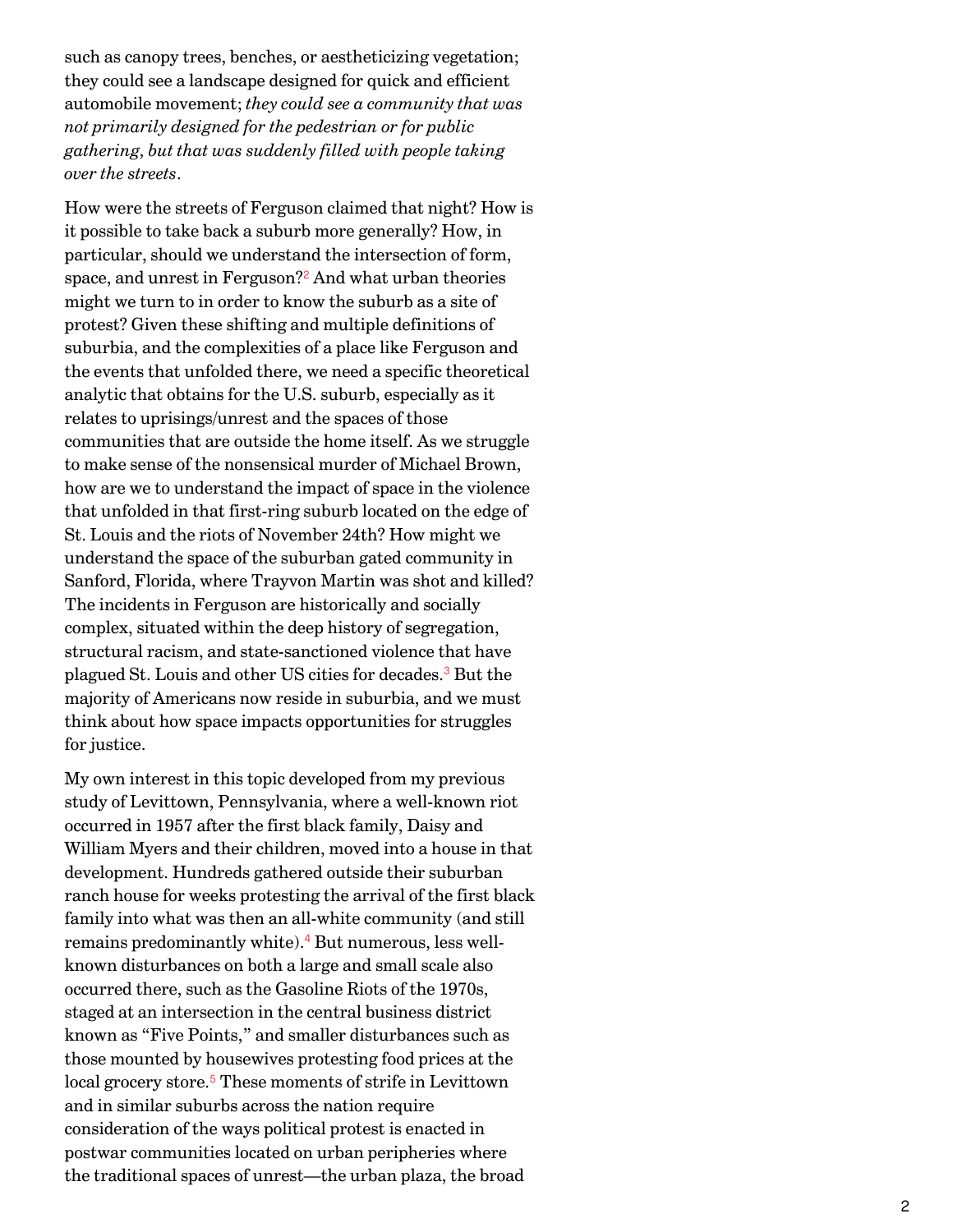<span id="page-2-0"></span>public streets of downtowns—do not exist, and where there is a general absence of public gathering spaces (or the right to gather in seemingly public spaces).<sup>[6](#page-9-5)</sup> These few examples also demonstrate that although many instances of suburban unrest have been driven by the tensions that arise from segregation and spatialized structural racism, as is the case in Ferguson, some, like the 1970s Gasoline Riots, have also developed from the activities of middle- and working-class whites who saw suburban spaces as completely natural perhaps even as inevitable—sites for their various forms of activism.

<span id="page-2-1"></span>My question is not whether social and civil unrest happens in the suburbs; suburban disturbances are neither rare nor geographically isolated.<sup>[7](#page-9-6)</sup> Rather, in this essay, I aim to contribute to the search for a theoretical framework that will help scholars of suburbia, and those who study social unrest, base their work in a meaningful analytic for understanding riots and large-scale disturbances that take place in settings not necessarily understood to be traditionally "urban," thereby validating their meaning and giving credence to their value in the fight for justice.

#### On Cities and Suburbs

The term "suburb" is broad and encompassing. It includes multiple kinds of locales situated on the peripheries of urban space. If it once implied the postwar bedroom communities occupied largely by working- and middle-class whites (think Levittown), the term can now conjure a range of spaces located on urban peripheries including, for example, transnational suburbs that are now home to immigrants from South Asia, Southeast Asia, South America, and many points around the globe.<sup>[8](#page-10-0)</sup> Twenty-first-century suburbia in the United States, as we now understand it, is a complex and dynamic set of residential and mixed-use spaces that defy easy categorization. I use the term here to refer largely to residential zones with small- to medium-sized commercial districts that are located on urban peripheries with relatively low population densities.

<span id="page-2-2"></span>The term also encompasses places like Ferguson, Missouri, that have relatively small populations and that may or may not be incorporated into the city limits of a larger metropolitan region. Such spaces cannot be presumed to be occupied primarily by whites, nor can they be presumed affluent or even necessarily middle-class. Ferguson is an inner-ring suburb situated just over ten miles from downtown St. Louis and approximately five miles from the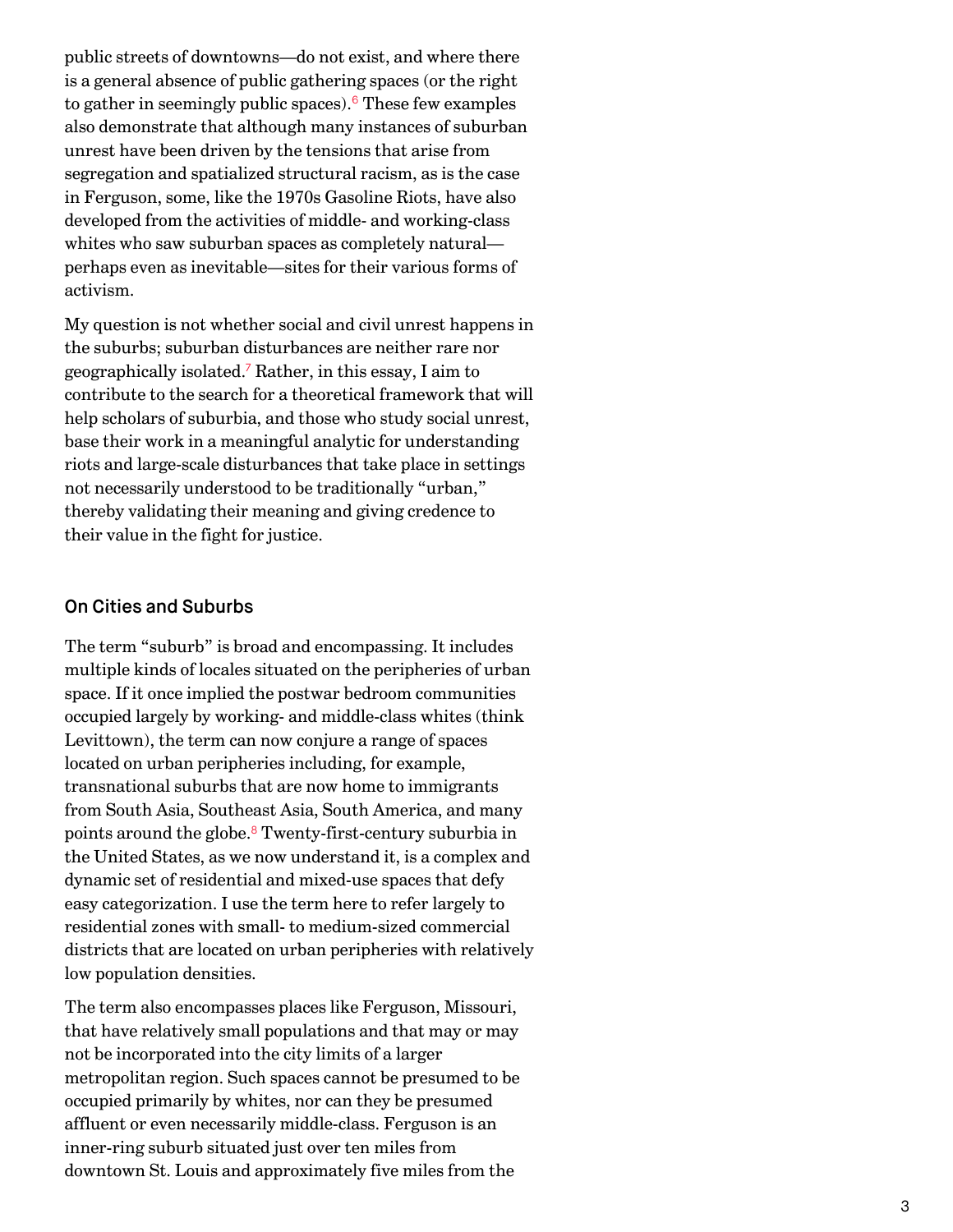<span id="page-3-0"></span>St. Louis International Airport. Today, just over 21,000 people reside in Ferguson; 22 percent of them have income levels that fall below the federal poverty line. According to the 2010 U.S. Census, 67.4 percent of Ferguson's population is African-American.<sup>[9](#page-10-1)</sup> Only three of the 53 officers on the Ferguson police force are Black. Although Ferguson initially expanded between 1940 and 1970 as whites fled the inner city, its population declined again after 1970 when whites moved to more distant suburbs, and Ferguson's black population increased to two-thirds of the total by 2010. Across the United States, inner-ring suburbs like Ferguson have become economically distressed as more affluent and largely white residents sought either inner-city lifestyles in upscale, gentrified downtown areas or suburban estates situated at a greater distance from the incorporated areas of the city.<sup>[10](#page-10-2)</sup> However, the discourse of white flight and demographic shifts must not obscure a harsh and by now well-known reality: Ferguson, like many other similar communities nationwide, is a place forged by the racist housing policies of the federal government, and by racist housing practices reinforced by federal, state, and local lending agencies, mortgage insurers, real estate boards and agents, and a US building industry that has turned its back on problems of fair housing for more than a century.<sup>[11](#page-10-3)</sup> The majority of Ferguson residents may own their own homes, but the average value of their homes falls well below the national average. [12](#page-10-4)

<span id="page-3-5"></span><span id="page-3-4"></span><span id="page-3-3"></span><span id="page-3-2"></span><span id="page-3-1"></span>Just as Ferguson reflects the changing nature of today's suburbs, the unrest and protests that have emerged there force us to rethink suburban unrest and the roles that space plays in the rights to public space.<sup>[13](#page-10-5)</sup> Often, North American suburbanization and the "suburban ideal of open space" are cited as key factors in the erosion of such public spaces, since the creation of open but privatized spaces has served to separate people rather than to create opportunities for social contact.<sup>[14](#page-11-0)</sup> But for many urban theorists, revolution depends on the idea of a gathering space, and a space that can be activated politically by the public; suburban spaces are thus seen to be politically neutered. For instance, in *Rebel Cities*, David Harvey's distillation of contemporary urban rights theories, Harvey suggests that suburban space cannot hold the potential for social revolution because it does not accommodate the spaces or conditions for what he calls "political action and revolt." "Perhaps," he wrote, "after all, [Henri] Lefebvre was right, more than forty years ago, to insist that the revolution in our times has to be urban—or nothing… The urban obviously functions … as an important site of political action and revolt. The actual site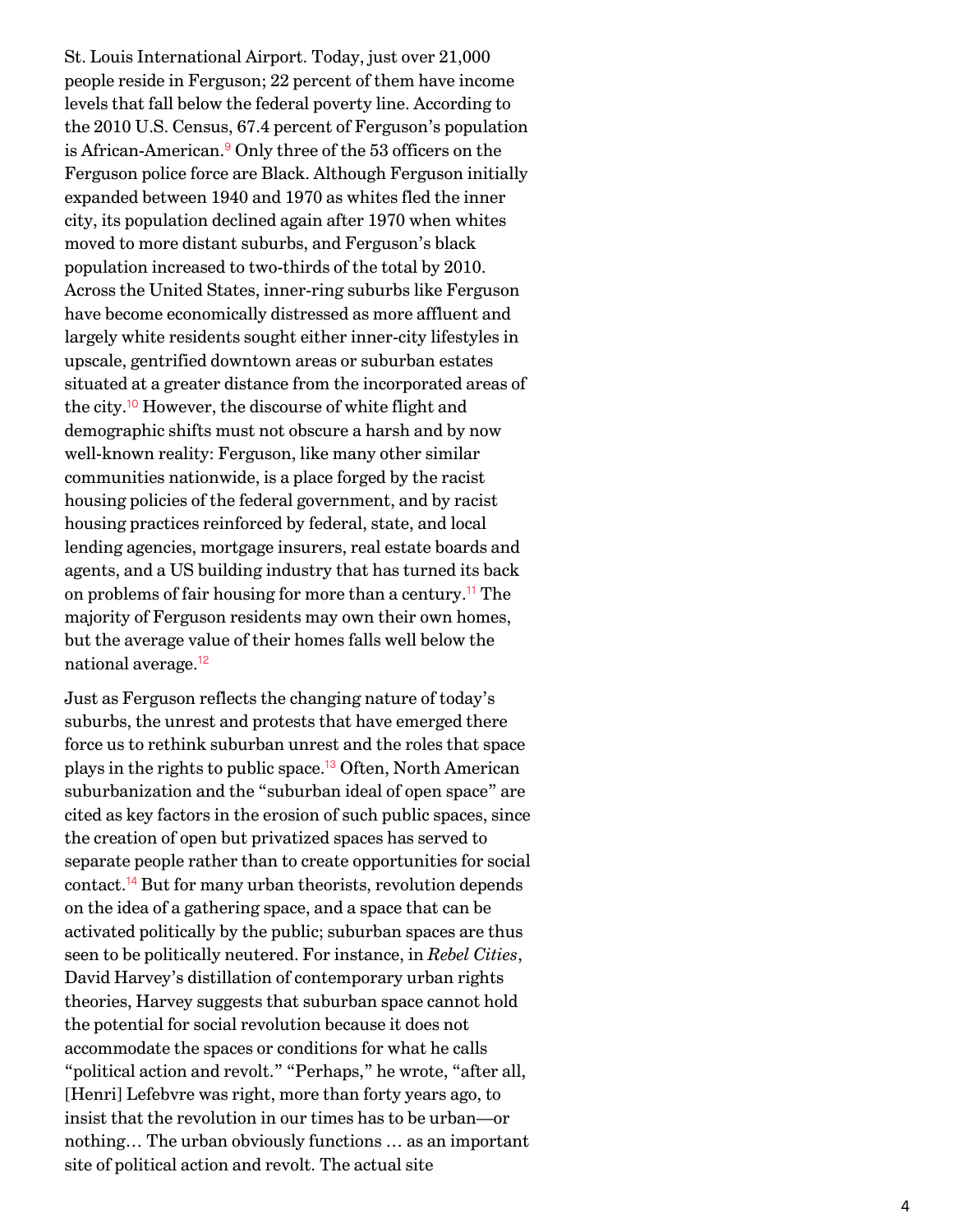characteristics are important, and the physical and social reengineering and territorial organization of these sites is a weapon in political struggles." [15](#page-11-1)

<span id="page-4-0"></span>Harvey's denial of the suburb aside, I believe that Henri Lefebvre's theories of urban space, urban revolution (which he used to refer to a multiplicity of meanings that extended beyond revolutions in urban space to include the long transformation to an urbanized society), and the rights to the city *do* open new ways to think about suburbs. Of course, the North American suburb and the French *banlieue* are not equivalent. *Banlieues* were meant to house industries and people excluded from the city from at least the time of Georges-Eugène Haussmann; in the post-Colonial period, Parisian suburbs came to house workers from former colonies, and they have come to be marked as culturally, economically, and religiously distinct from urban spaces. In the United States, in contrast, only recently have suburbs come to be seen as racially and culturally diverse spaces. [16](#page-11-2)

<span id="page-4-2"></span><span id="page-4-1"></span>Despite the fact that they are both historically and geographically specific, Lefebvre's writings, especially *The Right to the City* (1968), are a natural starting place for anyone seeking to understand the relationship between space, activism, and social justice in the United States. [17](#page-11-3) What, precisely, did Lefebvre try to convey (if anything) about suburban space and the rights to claim what I will call "public space"—at least apparently or ostensibly public space—rather than strictly urban space? Do Lefebvre's theories of the production of space and the right to the city translate to historical considerations of suburban space in the United States? As North American suburbs come to be seen not only as zones of prosperity, but also as zones of disinvestment, it is worth turning to Lefebvre's writings for an analysis of the potential for change in such spaces.

## Lefebvre and the Suburb

Lefebvre produced the majority of his writings on the right to the city from the mid-to-late 1960s through the early 1970s. But his work, like that of many other theorists, is not necessarily temporally bound to the moment of its production. The medieval village and the city of the future informed his analysis, as did the rapidly shifting urban fabric he observed around him in France and abroad. A particularly strong influence were the *grands ensembles* (mass housing estates) and the *villes nouvelles* (new towns) that began to define suburban development outside of Paris during the postwar "thirty glorious years" of economic growth after the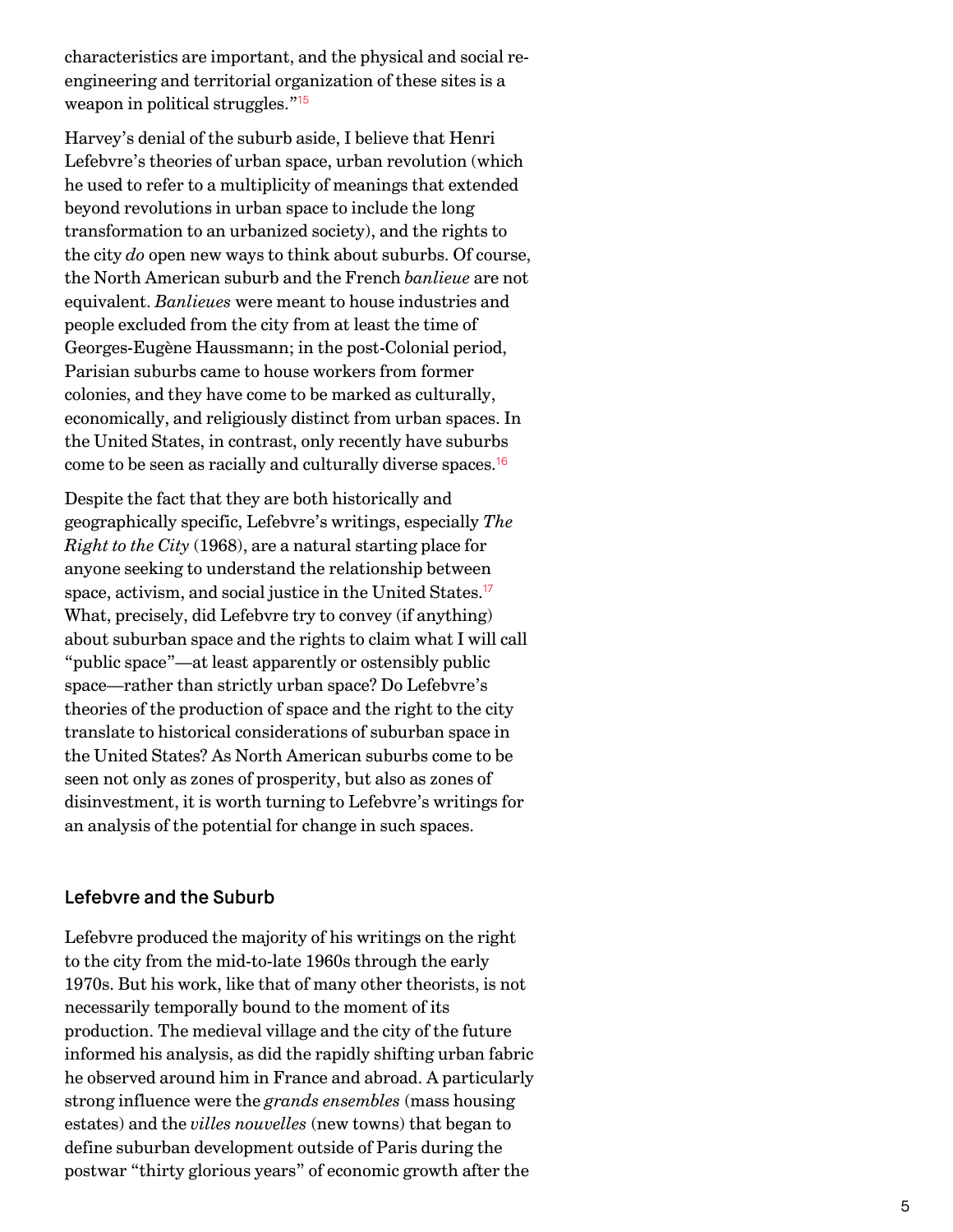<span id="page-5-0"></span>Second World War. Lefebvre was ideologically opposed to the state-led urbanism and "suburbanism" in Postwar France. [18](#page-12-0)

<span id="page-5-2"></span><span id="page-5-1"></span>Lefebvre's notion of the right to the city was undoubtedly impacted by suburban development. In 1963 in the Sarcelles housing project, which came to be a symbol of poorly designed and maintained public housing projects in France, much as Pruitt-Igoe did in the United States, tenants protested against the developer, "targeting the lack of urban facilities, insufficient public transportation, their long hours of commute," and the overall monotony of their daily social experience.<sup>[19](#page-12-1)</sup> From this, Lefebvre concluded "the appropriation of space cannot be thought of as limited to an individual home or private apartment but must address the urban scale."<sup>[20](#page-12-2)</sup> In the following years, Lefebvre taught at Nanterre—the "suburban" university town northwest of Paris where many of the May 1968 uprisings began—from 1965 to 1973. In Nanterre, he was made keenly aware of the differences between those privileged enough to live in the center of Paris "and those deprived of the rights to that city," as Łukasz Stanek has noted. The dialectical relationship between Paris and Nanterre, between city and suburb, inclusion and exclusion, as Stanek further argues, made Nanterre *the* place for uprising.<sup>[21](#page-12-3)</sup> Lefebvre published three of his most important books, *The Right to the City* (1968), *Urban Revolution* (1970), and *Space and Politics* (1972) while he was teaching in Nanterre. He may not have labeled the suburb a space with revolutionary potential, but French suburbs were fruitful sites for his work as an urban theorist, as was true for many on the left in France at this time. [22](#page-12-4)

<span id="page-5-6"></span><span id="page-5-5"></span><span id="page-5-4"></span><span id="page-5-3"></span>But if the suburb/*banlieue*/new town and its U.S. counterpart were on his mind, Lefebvre never wrote *The Right to the Suburb*, and his vocabulary is generally constructed with reference to the city, which was clearly his own intellectual (if not always his geographical) center. It is worth noting that there is no entry for "suburbia" or "suburb" in the index for the 1991 Nicholson-Smith translation of *The Production of Space*. We find "agropastoral space," "bastides," "centre/periphery," "city/town," "company towns," "latifundia," "agro-pastoral space," "periphery," "second nature," "streets," and "town." Lefebvre references "cities and their territorial dependencies," but he never uses the term "suburb" in that publication.<sup>[23](#page-12-5)</sup> Notably, the term appears in Lefebvre's 1970 essay, "Reflections on the Politics of Space," as an elegy for lost nature. "One grieves," he wrote, "for simple and wholesome pleasures: one remembers the era before suburbanization when the Île-de-France still offered an admirable landscape to appreciative sightseers."<sup>[24](#page-12-6)</sup> For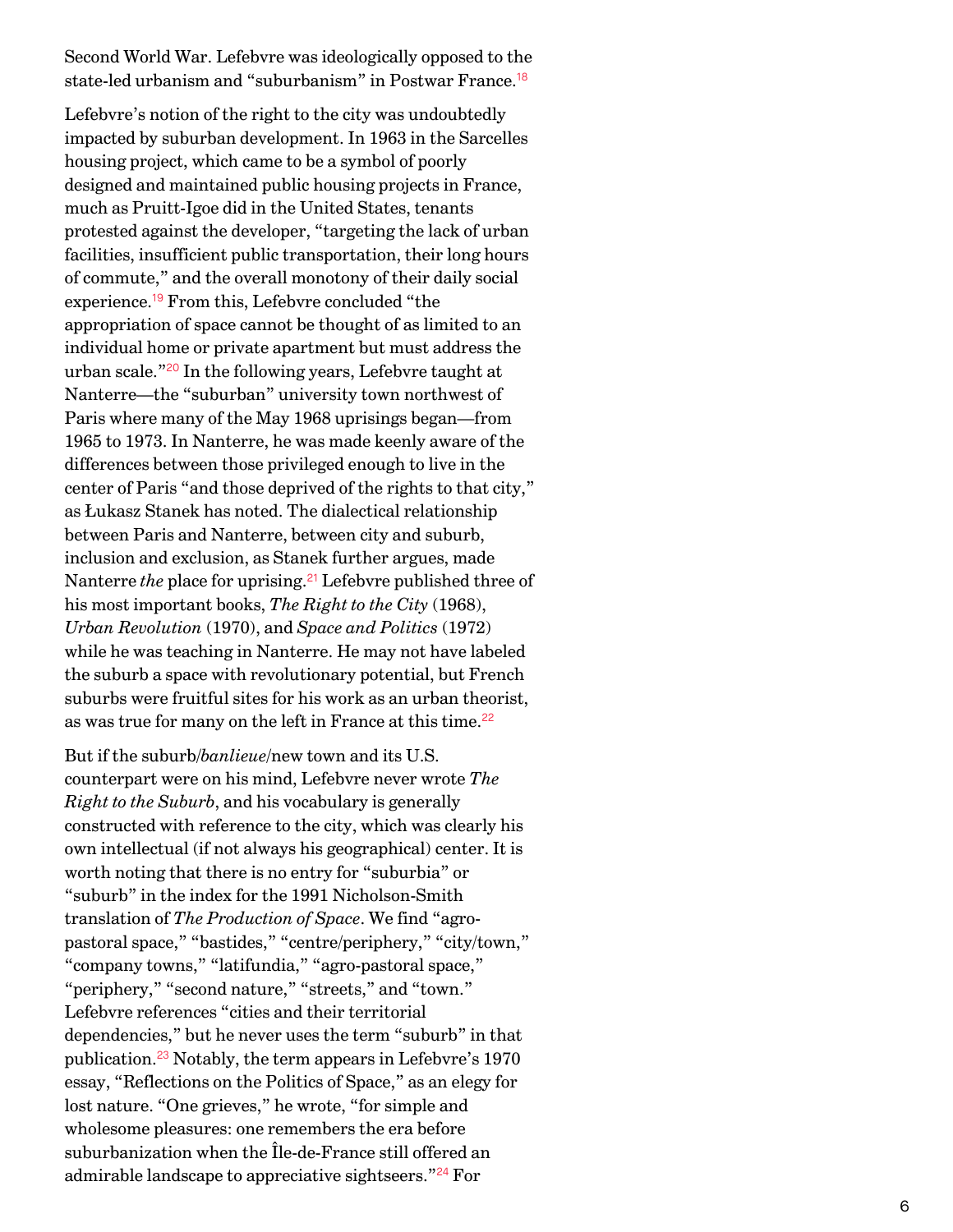Lefebvre, suburban space is declensionist space then, fallen away from both the ideals of the urban and the natural. It could also be an archetypical heterotopia, a place that, according to Neil Smith, Lefebvre imagined as a site for "renegade commercial exchange, politically and geographically independent from the early political city," but still without potential for renegade social uprising or political activism. [25](#page-12-7)

<span id="page-6-0"></span>What did Lefebvre mean then, when he used the terms "urban" and "city"? Peter Marcuse has come to regard the word "urban" in Lefebvre's writings as "shorthand for the societal as congealed in cities today, and to denote the point at which the rubber of the personal hits the ground of the societal, the intersection of everyday life with the socially created systemic world about it. In Lefebvre's hands, it is a normative concept, incorporating the positively desirable organization of space and time."<sup>[26](#page-12-8)</sup> According to Marcuse,

<span id="page-6-1"></span>Lefebvre is quite clear on this: It is not the right to the existing city that is demanded, but the right to a future city, indeed not necessarily a city in the conventional sense at all, but a place in an urban society in which the hierarchical distinction between the city and the country has disappeared… The urban is only a synecdoche and a metaphor… Lefebvre himself wrote (1967: 45, 158), "[The right to the city] can only be formulated as a transformed and renewed right to urban life … thus from this point on I will no longer refer to the city but to the urban." [27](#page-12-9)

<span id="page-6-3"></span><span id="page-6-2"></span>Marcuse's important interpretation indicates that Lefebvre used the term "city" as a metonym for anything having to do with daily life lived in non-rural spaces. But according to Christian Schmid, Lefebvre's concern focused on the rights to a "specific urban quality … [with] access to the resources of the city for all segments of the population, and the possibility of experimenting with and realizing alternative ways of life."<sup>[28](#page-12-10)</sup> This interpretation then, centers on Lefebvre's interest in the idea of an abstract promise of the social benefits of urban public life, one that he would have seen systematically denied, to those living in state-led developments outside of urban space.

### Lefebvre in Ferguson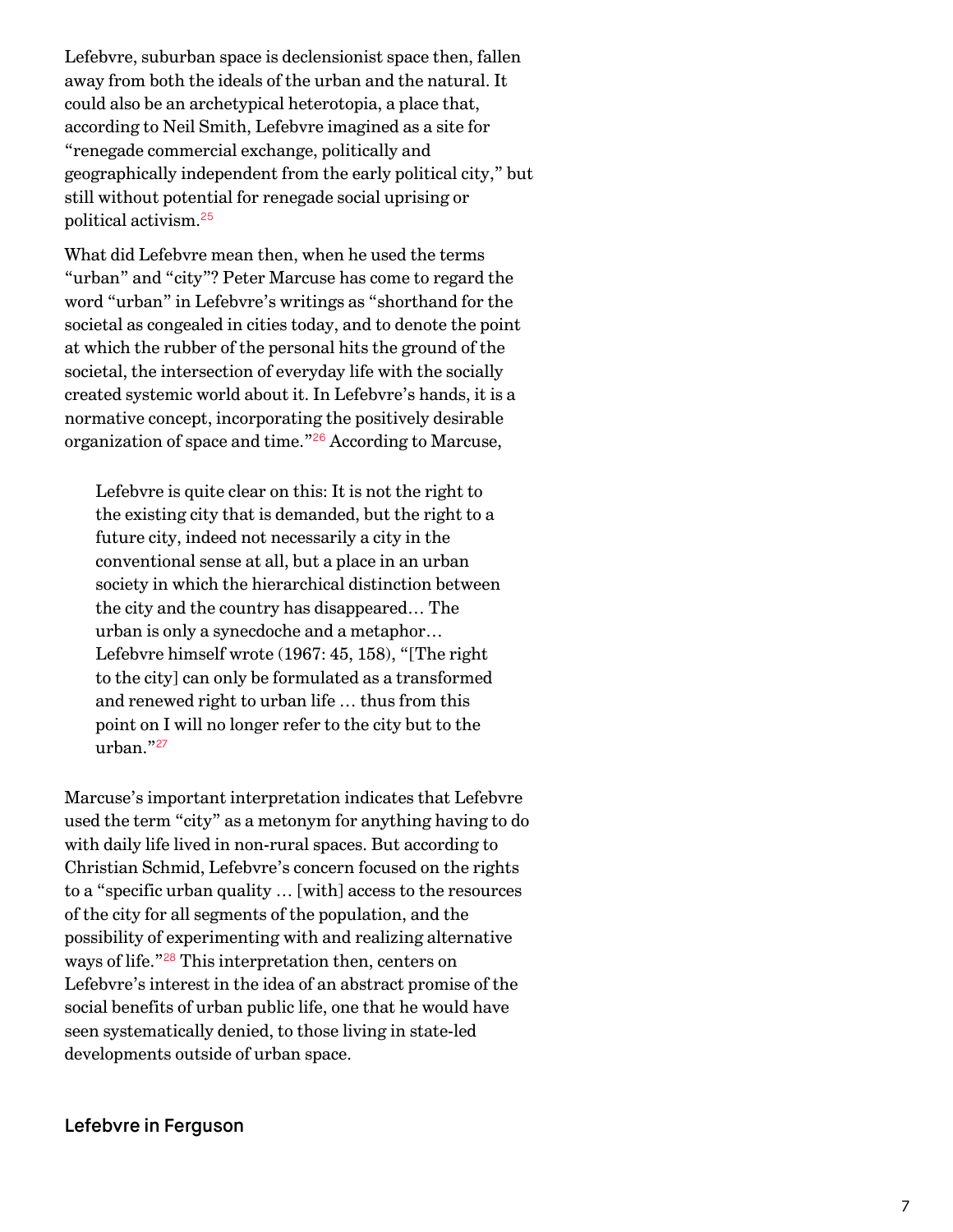<span id="page-7-0"></span>Viewed through the lens of Ferguson, what we should see in the discourse of suburban rights is a struggle for the right to the centrality of material resources, to the centrality of economic, political, and social life. It is a struggle against marginalization and oppression that is both physically manifested in the spaces of Ferguson and materially/socially manifested in the lives of its citizens.<sup>[29](#page-12-11)</sup> The terms "city," "suburb," and "countryside" then may be seen less as important definitional or spatial distinctions. Instead, what matters, and what we can draw from Lefebvre's work, is the consideration of urbanization as a social process, the "urban" as space presumed to include freedoms and privileges that are in demand and necessary for social and economic justice. In Lefebvre's writings, the city is better understood as "a historical category that is disappearing as urbanization progresses … it is a level or order of social reality," and a "concrete utopia" full of promise.<sup>[30](#page-12-12)</sup> As Schmid points out, Lefebvre himself moved away from "rights to the city" discourse later in his career and toward "the right to space."<sup>[31](#page-12-13)</sup>

<span id="page-7-3"></span><span id="page-7-2"></span><span id="page-7-1"></span>As a zone excluded from centrality, Ferguson is a space of increased susceptibility to the enactment of neo-liberalism, with its attendant intensification of surveillance/policing, and of economic predation. Its socioeconomic marginality is rendered legible by the visibly less prosperous spaces that result from uneven development and growth politics.<sup>[32](#page-12-14)</sup> It is a place, like many others in the United States and around the world, where the social contract has collapsed in favor of the accumulation of extreme wealth, power, and privilege in the hands of a relative few residing elsewhere. Ferguson is, to use another of David Harvey's formulations, a site formed through accumulation by dispossession.<sup>[33](#page-12-15)</sup> This framework is helpful for considering again the struggle for what Harvey would refer to as "the commons," and that for this essay we might profitably consider as public space.

<span id="page-7-4"></span>Yet, one of the prevalent gaps that exist in the Marxist frameworks that undergird much urban geographical theory, and that may help explain the challenges of applying Lefebvre's writings to the events that unfolded in Ferguson is this: The writings of Marxist geographers have tended to privilege a rather abstract discourse that renders opaque or invisible the harsh realities embedded in the daily lived experience of individuals suffering within a system of racial oppression. The language of Marxist scholarship does little to address the discrimination, hostility, and violence faced by people of color in the United States no matter where they reside. There are exceptions, but in the literature that focuses on the right to the city, race is frequently one among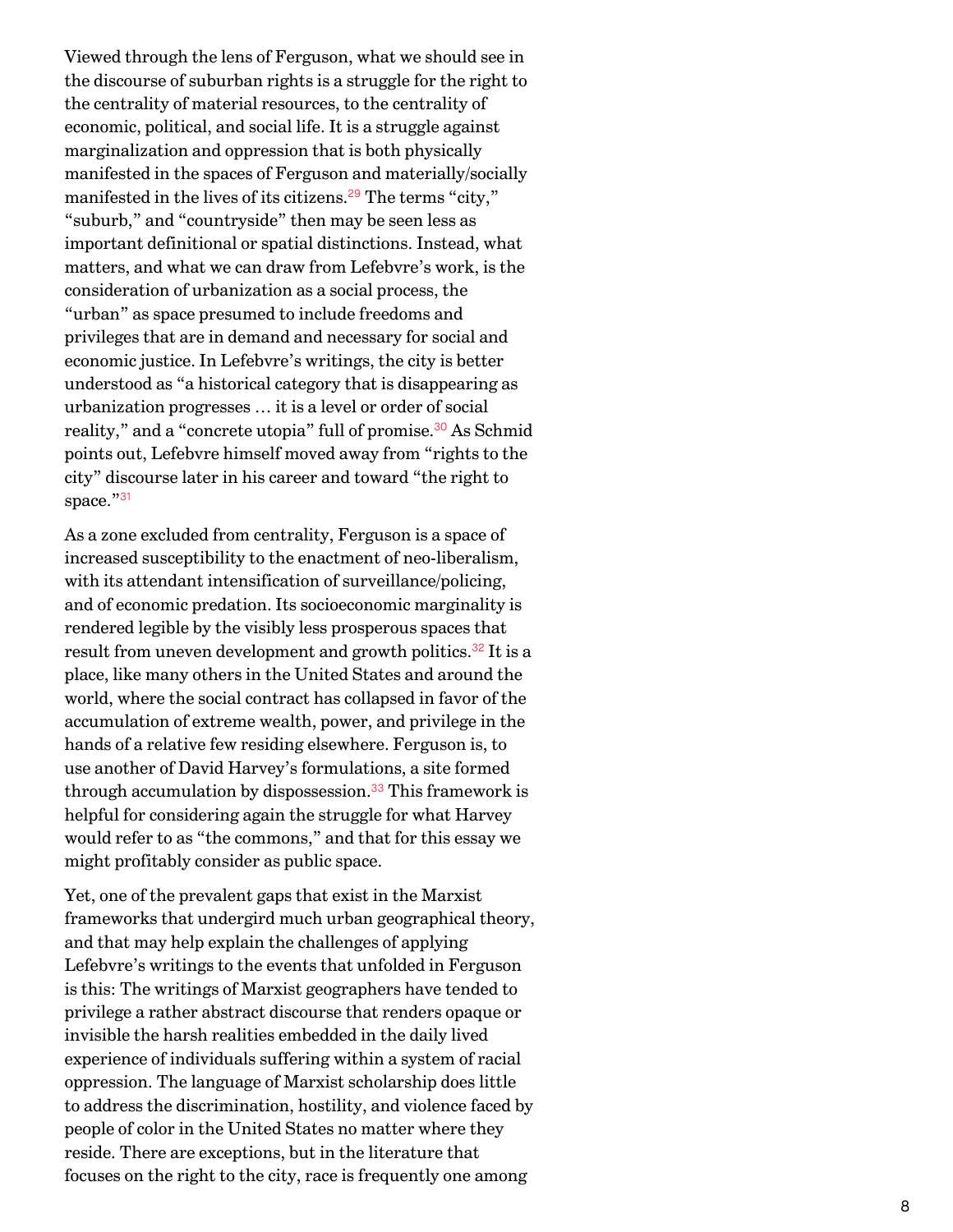<span id="page-8-0"></span>a range of abstract factors, such as (in a list formulated, for example, by Peter Marcuse) "the right to hold guns, anti-tax measures, homophobia … anti-immigration sentiment, religious fundamentalism, family values…," etc.<sup>[34](#page-12-16)</sup> This gap in Marxist theory is now somewhat commonly noted, especially by scholars of ethnic studies and critical race studies.

<span id="page-8-2"></span><span id="page-8-1"></span>To understand Ferguson and similar locations then, we might profitably consider the questions and perspectives of scholars of Black Marxism. As Frank Wilderson III has written, "…the Black subject reveals Marxism's inability to think White supremacy as the base and, in so doing, calls into question Marxism's claim to elaborate a comprehensive, or in the words of Antonio Gramsci, 'decisive antagonism.' Wilderson calls this Marxism's 'conceptual anxiety'—the fact that, as he sees it, Gramscian Marxism 'sows the seeds of freedom for Whites only.'"<sup>[35](#page-12-17)</sup> Black Marxism shows us that traditional Marxist formulations cannot see that "State violence against the Black body … is not contingent, it is structural and, above all, gratuitous." $^{36}$  $^{36}$  $^{36}$  Michael Brown's death was part of this system of structural, gratuitous state violence against the Black body. The riots in Ferguson were thus an expression of rage, of grief, of frustration, and of a struggle for the right to centrality, a struggle for the right to justice. In order to make sense of Lefebvre in this context then, we have to regard the right to the city as the right to sow the seeds of freedom for people of color, wherever they live. Asserting this may seem to render the spatial as so broad as to become insignificant. To the contrary, I want to place emphasis on "*wherever they live*" to indicate not a sense of placelessness, but a prompt to further explore the possible scope and breadth of Lefebvrian theory.

Lefebvre did not consider suburbs with anywhere near the antipathy for or disinterest in those spaces that is demonstrated by some other critics and theorists. Instead, might we not acknowledge the impact of a powerful bias among cultural geographers and theorists to privilege the urban in their studies and particularly in their creation of theoretical frameworks for analyzing space? If Lefebvre's publications frustrate a desire to formulate a theory that would help us understand suburban space and revolution, it may have less to do with the reality of the past, and more to do with modes of writing and historicizing that have rendered obscure the greatly varied dynamics of suburban space and culture. And now, especially now, as black people take to the streets across the United States and around the world, in major city centers, in small towns, and in various suburban spaces, we need to understand the dynamics of the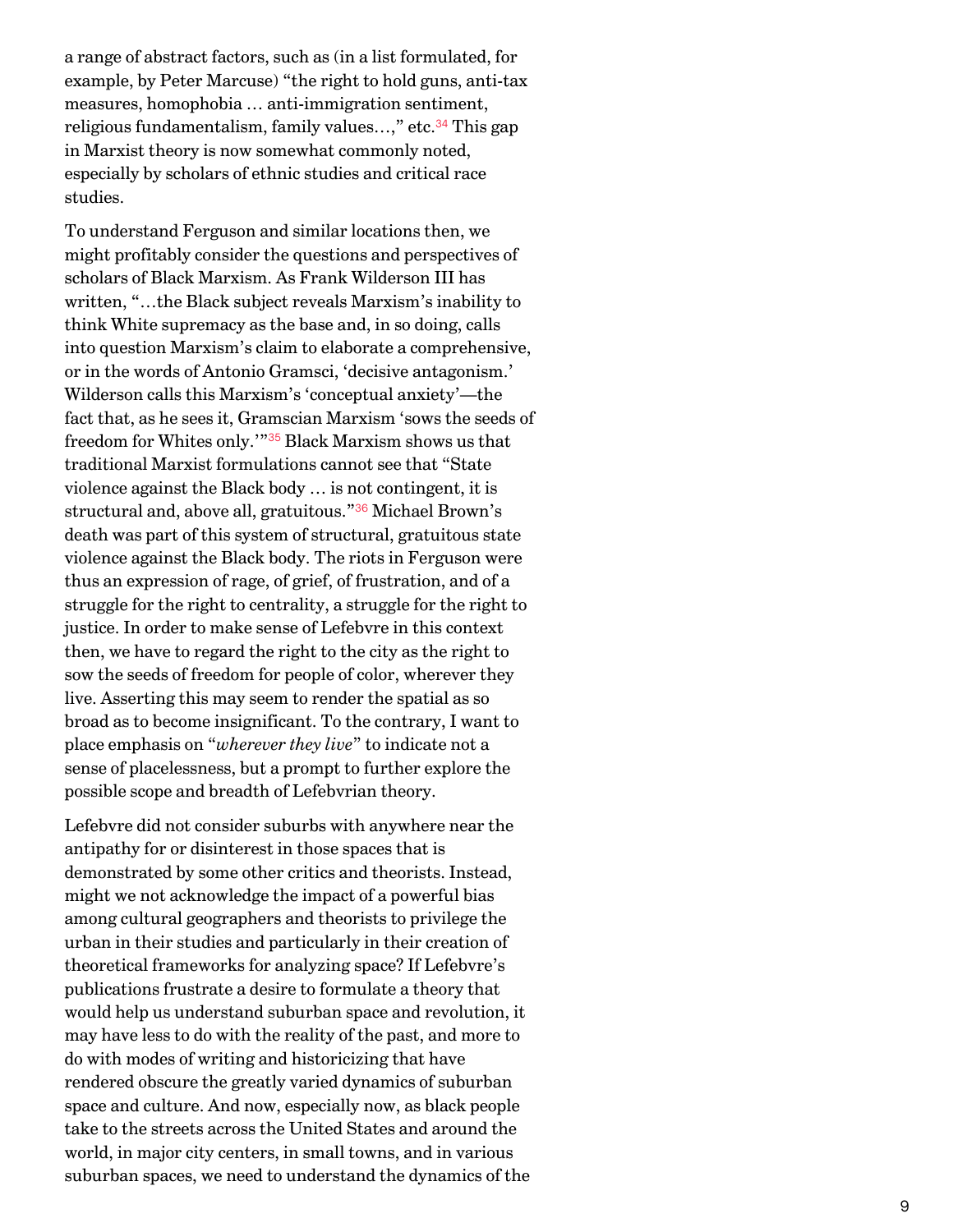## fight for justice as it happens across time and space. We need to understand it now, so that we can imagine a different future—a future and a now in which Black Lives Matter.

Dianne Harris, "The Rights to the Suburb," Aggregate 3 (March 2015), [https://doi.org/10.53965/MXOC4069.](https://doi.org/10.53965/MXOC4069)

\*Not peer-reviewed

<span id="page-9-0"></span>1 This essay was originally written for a roundtable session on "Social Change and Urban Space" organized by Marta Gutman and Greg Hise for the 2013 conference of the Society of American City and Regional Planning Historians in Toronto. My thanks to Marta, Greg, and to the other participants in that session—Mary Ryan and Joseph Heathcott—for their contributions in that session. I also wish to thank my colleagues at the University of Illinois, Professors Gilberto Rosas and David Wilson, who generously read drafts of this essay and provided helpful feedback. My thanks also to Madeleine Hamlin who read drafts of this essay and provided helpful a critique and I owe particular gratitude to Meredith TenHoor for her thoughtful editorial work on this essay.  $\uparrow$ 

<span id="page-9-1"></span>2 Though I do not explore the topic here, I want to acknowledge the ways in which various forms of new media are changing our perception of what constitutes an activist space. Whether watching the Arab Spring unfold in Tahrir Square, or street rioting in Istanbul, or a riot in Ferguson, our sense of public space has now shifted and expanded because of the use of social media as a tool for communication during uprisings. See, for example, Stephanie Alice Baker, "From the criminal crowd to the mediated crowd: The impact of social media on the 2011 English riots," Safer Communities 11, no. 1 (2012): 40-49.  $\uparrow$ 

<span id="page-9-2"></span>3 See Colin Gordon, Mapping Decline: St. Louis and the Fate of the American City (Philadelphia: University of Pennsylvania Press, 2009); Clarence Lang, Grassroots at the Gateway: Class Politics and Black Freedom Struggle in St. Louis, 1936–75 (Ann Arbor: University of Michigan Press, 2009); Stuart Hall, Chas Chritcher, Tony Jefferson, John Clarke and Brian Roberts, Policing the Crisis: Mugging, The State and Law and Order, 2nd ed. (New York: Palgrave MacMillan, 2013). [↑](#page-1-1)

<span id="page-9-3"></span>4 On the Myers riot and Levittown, see the essays in Dianne Harris, ed., Second Suburb: Levittown, Pennsylvania (Pittsburgh: University of Pittsburgh Press, 2010). In particular see the essay in that volume by Thomas J. Sugrue, "Jim Crow's Last Stand: The Struggle to Integrate Levittown," 175-199. [↑](#page-1-2)

<span id="page-9-4"></span>5 On the Gasoline Riots, see Chad M. Kimmel, "No Gas My Ass!: Marking the End of the Postwar Period in Levittown," in Second Suburb: Levittown, Pennsylvania, ed. Diane Harris, 340–353. [↑](#page-1-3)

<span id="page-9-5"></span>6 On the privatization of seemingly public spaces, see Kristine Miller, Designs on the Public: The Private Lives of New York's Public Spaces (Minneapolis: University of Minnesota Press, 2007). 1

<span id="page-9-6"></span>7 I am just embarking on an in-depth study of suburban riots. For this project, I plan to collect and analyze data that indicates the frequency, geographic distribution, and causes of suburban unrest using the Social, Political, and Economic Event Database (SPEED) that has been developed by my colleagues at the Cline Center for Democracy at the University of Illinois, and its "Societal Stability Protocol" (SSP). This tool permits macro-scale analysis of a very large data set derived from digitized major newspapers. As the Cline Center website notes, "SPEED is a technology-intensive effort to extract event data from a global archive of news reports covering the Post WWII era. It is designed to provide insights into key behavioral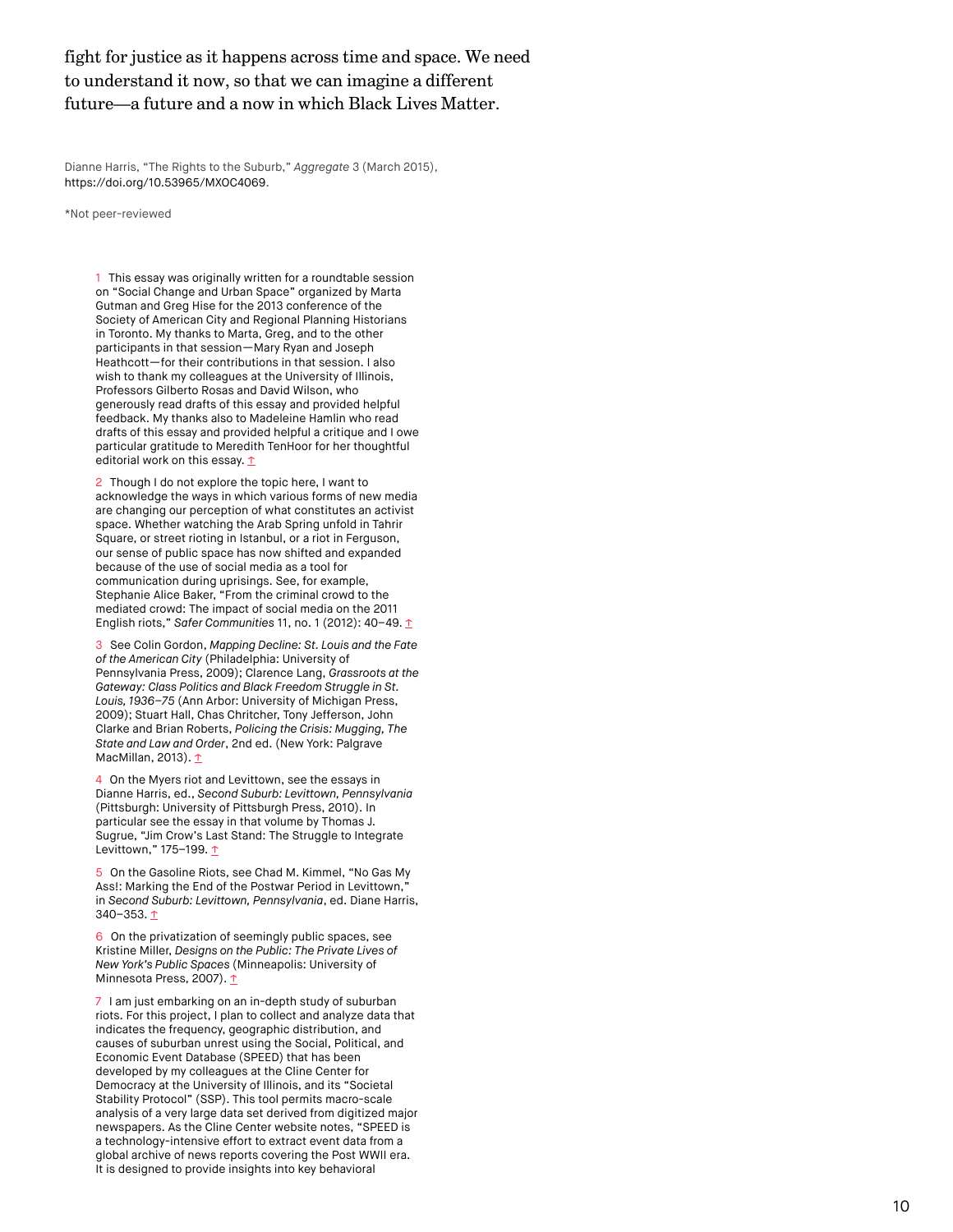patterns and relationships that are valid across countries and over time. Within SPEED, event data is generated by human analysts using a suite of sophisticated tools to implement carefully structured and pretested protocols. These protocols are category-specific electronic documents that are tailored to the information needs of a particular category of events (civil unrest, property rights, electoral processes, etc.). SPEED data will produce insights that complement those generated by other components of the SID project (constitutional data, archival data, surveybased data, etc.) because event data generates 'bottomup' observations from news reports. In generating these event data, SPEED leverages tens of billions of dollars that have been invested in compiling news reports from throughout the world." "Civil Unrest Monitoring - Datasets," Cline Center for Democracy at the University of Illinois at Urbana-Champaign, accessed August 10, 2014, [http://www.clinecenter.illinois.edu/data/speed/.](http://www.clinecenter.illinois.edu/data/speed/) [↑](#page-2-1)

<span id="page-10-0"></span>8 Recent years have seen a rapidly growing number of studies that focus on transnational suburbs, but for a good overview, see Audrey Singer, Susan W. Hardwick, and Caroline Brettell, eds., Twenty-First Century Gateways: Immigrant Incorporation in Suburban America (Washington, DC: Brookings Institute Press, 2008). I also want to acknowledge an important article that shares a portion of its title with this essay, but focuses particularly on the question of immigrants' rights in suburbia: Genevieve Carpio, Clara Irazabal, and Laura Pulido, "Right to the Suburb? Rethinking Lefebvre and Immigrant Activism, Journal of Urban Affairs 33, no. 2 (2011): 185–208. Their study focuses primarily on immigration debates as they play out in two suburban areas of California (Costa Mesa and Maywood), examining policy debates and relatively peaceful public demonstrations rather than riots.  $**t**$ </u>

<span id="page-10-1"></span>9 "Ferguson, Missouri," United States Census Bureau, accessed January 12, 2015,

[http://quickfacts.census.gov/qfd/states/29/2923986.html.](http://quickfacts.census.gov/qfd/states/29/2923986.html)  $\hat{I}$ 

<span id="page-10-2"></span>10 For an overview of the history of inner-ring suburbs in the United States, see Bernadette Hanlon, Once the American Dream: Inner-Ring Suburbs of the Metropolitan United States (Philadelphia: Temple University Press, 2012). [↑](#page-3-1)

<span id="page-10-3"></span>11 Ta-Nehisi Coates, "The Racist Housing Policies that Built Ferguson," The Atlantic, October 17, 2014, accessed January 12, 2015,

[http://www.theatlantic.com/business/archive/2014/10/the](http://www.theatlantic.com/business/archive/2014/10/the-racist-housing-policies-that-built-ferguson/381595/)racist-housing-policies-that-built-ferguson/381595/. See also Colin Gordon, Mapping Decline: St. Louis and the Fate of the American City (Philadelphia: University of Pennsylvania Press, 2009). The literature on housing segregation and unfair housing is vast, but see in particular George Lipsitz, The Possessive Investment in Whiteness: How White People Profit from Identity Politics (Philadelphia: Temple University Press, 2006); Dianne Harris, Little White Houses: How the Postwar Home Constructed Race in America (Minneapolis: University of Minnesota Press, 2013). 1

<span id="page-10-4"></span>12 According to zillow.com, "The median list price per square foot in Ferguson is \$42, which is lower than the [St. Louis Metro](http://www.zillow.com/st-louis-metro-mo_r395121/home-values/) average of \$104. The median price of homes currently listed in Ferguson is \$47,140 while the median price of homes that sold is \$54,757." The foreclosure rate in Ferguson is three times that of the national average. "Ferguson Home Prices & Values," Zillow, accessed January 18, 2015,

<http://www.zillow.com/ferguson-mo/home-values/>. [↑](#page-3-3)

<span id="page-10-5"></span>13 This history of suburban riots, disturbances, and uprisings in the United States is not yet well studied. However, a few important publications have begun to demonstrate the scope of this subject. See, for example, Thomas J. Sugrue and Andrew P. Goodman, "Planfield Burning: Black Rebellion in the Suburban North," Journal of Urban History 33, no. 4 (May 2007): 568–601. Alison Isenberg also noted the importance of smaller town and suburban riots that took place in locations such as New Bedford, Massachusetts; Lawrence, Kansas; Homer, Louisiana; Hagerstown, Maryland; Peoria, Illinois; and in many more such locales, just as she also notes that little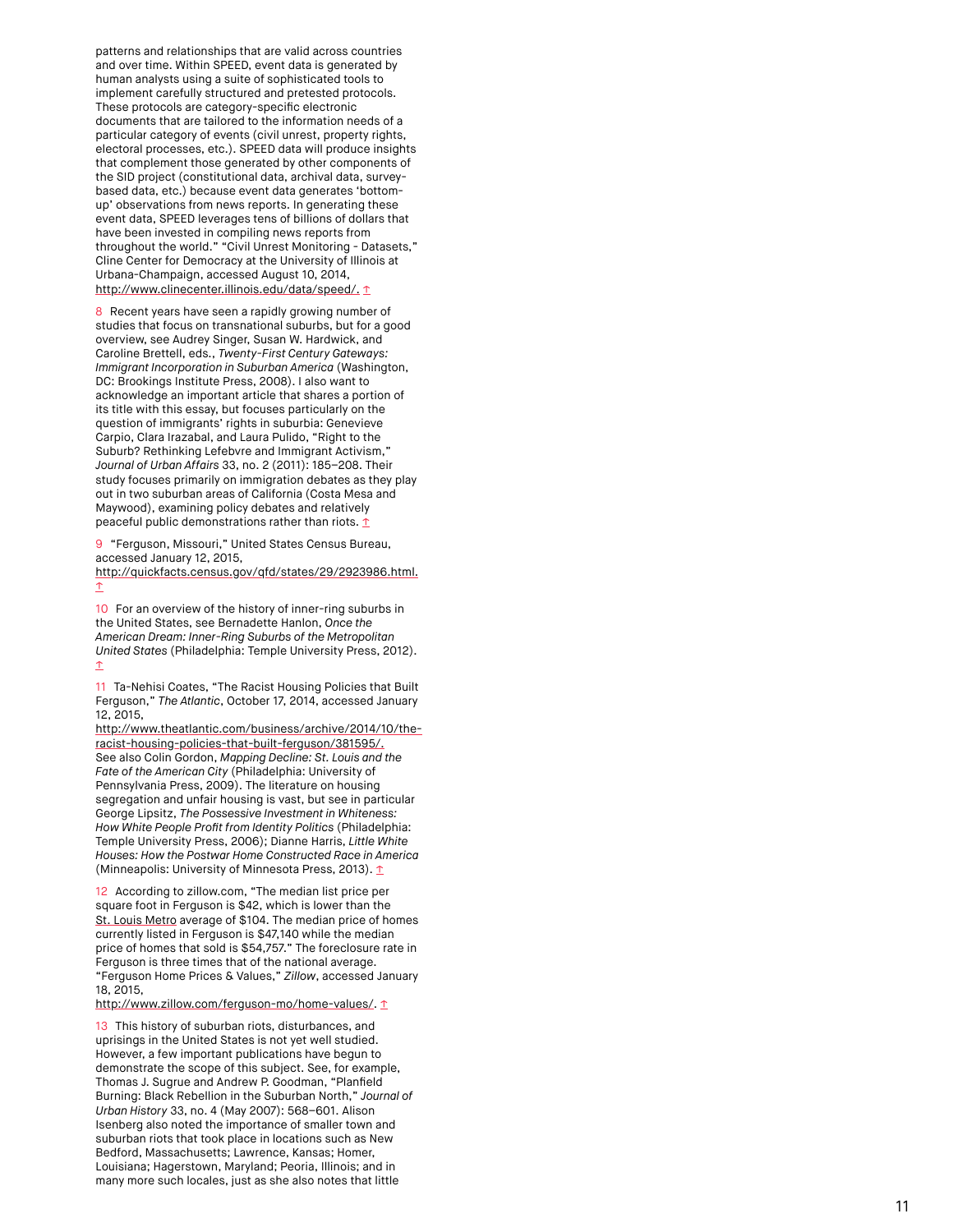historical scholarship has yet focused on these subjects. See Isenberg, Downtown America: A History of the Place and the People Who Made It (Chicago: University of Chicago Press, 2004), 231, 394; n.60. For an older but important analysis, see Donald I. Warren, "Suburban Isolation and Race Tension: The Detroit Case," Social Problems 17, no. 3 (Winter 1970): 324–339. Sugrue and Goodman state that "Forty-five percent of the 163 riots of 1967 occurred in cities with populations under 100,000; 28 percent took place in cities with populations under 50,000." They based this on data from the Report of the National Advisory Commission on Civil Disorders (New York: Bantam Books, 1968), 323–324. [↑](#page-3-4)

<span id="page-11-0"></span>14 Don Mitchell, The Right to the City: Social Justice and the Fight for Public Space (New York and London: The Guilford Press, 2003), 143, 144. On this topic, Mitchell cites the work of Cindi Katz, "Whose Nature, Whose Culture? Private Productions of Space and the 'Preservation of Nature,'" in Remaking Reality: Nature at the Millennium, ed. Bruce Braun and Noel Castree (New York: Routledge, 1998), 46-63. 1

<span id="page-11-1"></span>15 David Harvey, Rebel Cities: From the Right to the City to the Urban Revolution (New York: Verso, 2012), 25, 118.  $\uparrow$ 

<span id="page-11-2"></span>16 According to Samir Meghelli, the term banlieue as it is used today is often a shorthand term that refers to the poor, working-class, disproportionately immigrant, outer-cities (and all the stereotypes that are implicated therein, e.g., much-feared, crime-ridden, racialized towns/neighborhoods) … [wherein] a physical space is conflated with an imagined one … wealthy suburbs may be referred to as banlieue aiseé or banlieue riche whereas … banlieue difficile or banlieue défavorisée are used to describe their opposite. New towns, or villes nouvelles, may also be referred to as banlieues in the term's most pejorative sense because of the class and racial/ethnic makeup of the towns. The grands ensembles (found in the banlieues) are often referred to as les cites, a pejorative term with its own set of stereotypes equivalent to that of the banlieue. My thanks to Professor Samir Meghelli, Department of African-American Studies at the University of Illinois at Urbana-Champaign for this information, conveyed via personal email, June 30, 2014. My thanks to Brian Hunt, Ph.D. Candidate in the Department of French at the University of Illinois at Urbana-Champaign, for his assistance with this parsing of terms. On the longer history of the banlieue, see Annie Fourcaut, Un siècle de banlieue parisienne (1859–1964): Guide de recherche (Paris: Éditions L'Harmattan, 1988); and Fourcaut, La banlieue en morceaux: La crise des lotissements défectueux en France dans l'entredeux-guerres (Grâne, France: Creaphis, 2000). My thanks to Meredith TenHoor for drawing my attention to these works. [↑](#page-4-1)

<span id="page-11-3"></span>17 On Lefebvre's multiple meanings of "urban revolution," see Neil Smith, "Foreword," to Henri Lefebvre, The Urban Revolution, trans. by Robert Bononno (Minneapolis: University of Minnesota Press, [1970] 2003). Despite the differences that existed then, as now, between France and the United States, the two countries shared some cultural shifts during the postwar era: the rise of consumer culture and the growth of expendable, surplus incomes; an increase in leisure time; the rise of easily attained credit that stimulated consumer spending; an increase in affordable housing for the middle classes, and an attendant rise in the level of interest among members of the growing middle classes in the attainment of private, single-family houses. See Lukasz Stanek, Henri Lefebvre on Space: Architecture, Urban Research, and the Production of Theory (Minneapolis: University of Minnesota Press, 2011), 50. My focus in this essay is the search for a theoretical framework that might be applied to North American suburbs. It is important to note, as Swati Chattopadhyay has done, that Anglo-American suburbs do not share enough in common with suburbs in other locations around the globe to be able to share an analytic model. South Asian suburbs, she points out, require their own analytic, "one that attends to the fluidity of socio-spatial relationships." See Swati Chattopadhyay, "Introduction: The Historical Legacy of Suburbs in South Asia," Urban History 39, no. 1 (February 2012): 53. <u>[↑](#page-4-2)</u>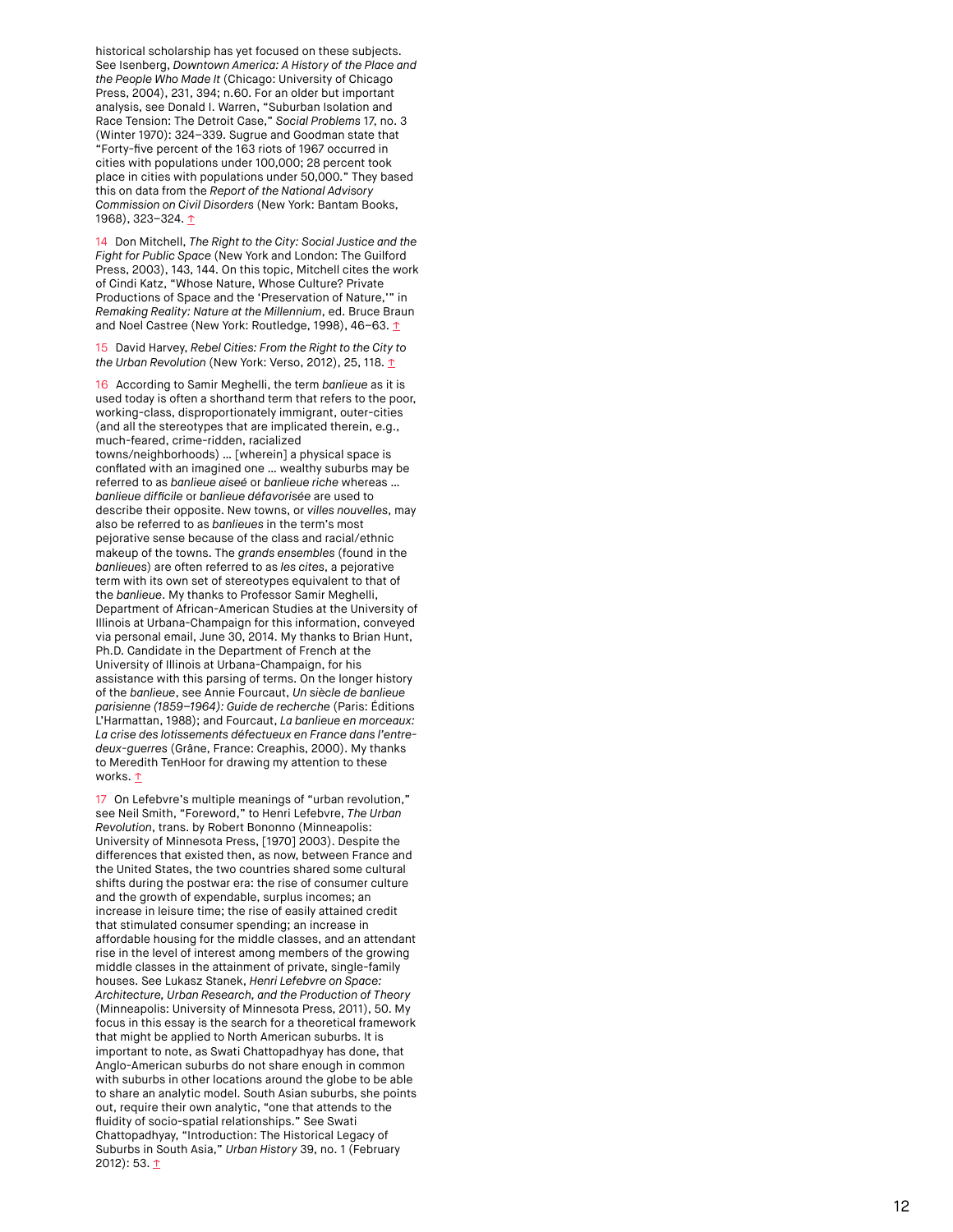- <span id="page-12-0"></span>18 Stanek, Henri Lefebvre on Space, 106. [↑](#page-5-0)
- <span id="page-12-1"></span>19 Stanek, Henri Lefebvre on Space, 111, 117. [↑](#page-5-1)
- <span id="page-12-2"></span>20 Stanek, Henri Lefebvre on Space, 117. [↑](#page-5-2)
- <span id="page-12-3"></span>21 Stanek, Henri Lefebvre on Space, 190. [↑](#page-5-3)

<span id="page-12-4"></span>22 Again, I thank Meredith TenHoor for helping me see Lefebvre within a broader context of intellectuals working in France at the time. [↑](#page-5-4)

<span id="page-12-5"></span>23 Henri Lefebvre, The Production of Space, trans. Donald Nicholson-Smith, (Oxford and Cambridge: Blackwell, 1997), 38. [↑](#page-5-5)

<span id="page-12-6"></span>24 Henri Lefebvre, "Reflections on the Politics of Space," originally published in Espaces et société 1 (1970): 3–12. Here, I relied on the reproduction in translation of that essay that appears in Neil Brenner and Stuart Elden, eds., Henri Lefebvre: State, Space, World, trans. Gerald Moore, Neil Brenner and Stuart Elden (Minneapolis: University of Minnesota Press, 2009), 183. The term "suburb" appears in several additional essays by Lefebvre that are published in this volume, though whether these instances represent a literal or a more free translation remains yet unknown to me. [↑](#page-5-6)

<span id="page-12-7"></span>25 Smith, "Foreword," xii. [↑](#page-6-0)

<span id="page-12-8"></span>26 Peter Marcuse, "Whose Right(s) to What City?" in Cities for People, Not for Profit: Critical Urban Theory and the Right to the City, ed. Neil Brenner, Peter Marcuse, and Margit Mayer (Oxon and New York: Routledge, 2012), 25. [↑](#page-6-1)

<span id="page-12-9"></span>27 Marcuse, "Whose Right(s) to What City?," 35. Here Marcuse is citing Henri Lefebvre, The Right to the City, in Writings on Cities, trans. and ed. Eleonore Kofman and Elizabeth Lebas (London: Blackwell, 1996), 63–184. [↑](#page-6-2)

<span id="page-12-10"></span>28 Christian Schmid, "Henri Lefebvre, The Right to the City, and the New Metropolitan Mainstream," trans. Christopher Findlay, in Cities for People, Not for Profit: Critical Urban Theory and the Right to the City, ed. Neil Brenner, Peter Marcuse and Margit Mayer (Oxon and New York: Routledge, 2012), 43. <u>[↑](#page-6-3)</u>

<span id="page-12-11"></span>29 Schmid, "Henri Lefebvre, The Right to the City, and the New Metropolitan Mainstream," 44. 1

<span id="page-12-12"></span>30 Schmid, "Henri Lefebvre, The Right to the City, and the New Metropolitan Mainstream," 46, 49; Stanek, Henri Lefebvre on Space. [↑](#page-7-1)

<span id="page-12-13"></span>31 Schmid, "Henri Lefebvre, The Right to the City, and the New Metropolitan Mainstream," 49; Henri Lefebvre, De l'État, vol. 4: Les contradictions de l'État moderne (Paris: Union générale d'éditions: 1978), 317. 1

<span id="page-12-14"></span>32 Margit Mayer, "The 'Right to the City' in Urban Social Movements," in Cities for People, Not for Profit, ed. Neil Brenner, Peter Marcuse and Margit Mayer (Oxon and New York: Routledge, 2012), 69. The still-classic work on uneven development is Neil Smith, Uneven Development: Nature, Capital, and the Production of Space (New York: Blackwell, 1984). [↑](#page-7-3)

<span id="page-12-15"></span>33 David Harvey, The New Imperialism (Oxford: Oxford University Press, 2003). [↑](#page-7-4)

<span id="page-12-16"></span>34 For Marcuse's list, see Peter Marcuse, "Whose Right(s) to What City?," 33. An example of an exception is Nicholas Blomley, "Mobility, Empowerment, and the Rights to Revolution," Political Geography 13 (1994): 407–422. This issue was also taken up by Stephen Nathan Haymes, Race, Culture, and the City: A Pedagogy for Black Urban Struggle (Albany: State University of New York Press, 1995). 1

<span id="page-12-17"></span>35 Frank Wilderson III, "Gramsci's Black Marx: Whither the Slave In Civil Society?" Social Identities 9, no. 2 (2003): 226. [↑](#page-8-1)

<span id="page-12-18"></span>36 Wilderson, "Gramsci's Black Marx," 229. Wilderson also writes, "The absence of Black subjectivity from the crux of Marxist discourse is symptomatic of the discourse's inability to cope with the possibility that the generative subject of capitalism, the Black body of the 15th and 16th centuries, and the generative subject that resolves late